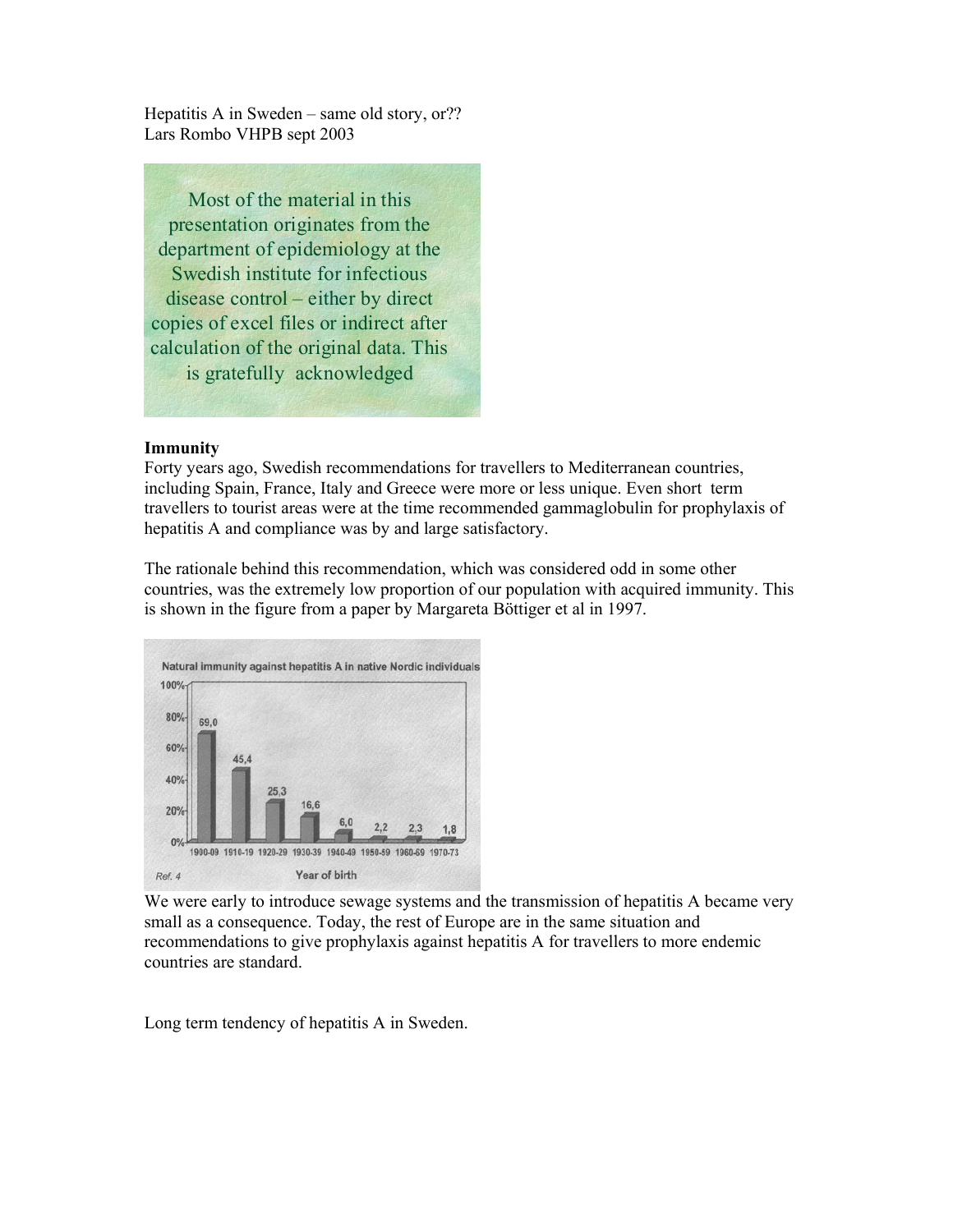

 I find it interesting to compare with for example BCG introduction and the decline of TBC in Sweden 50-60 years ago. At that time, there was no change in the rate of decline due to BCG. In contrast, the shape of the incidence curve of hepatitis A was rather flat over a number of years from 1981 to 1995-98. After the widespread introduction of vaccine is started to decline further. Is there a causal relation?

# **Diagnostic possibilities**

Detection of IgM anti-HAV antibodies is mandatory for diagnoses.

During the last ten years, fingerprinting has been carried out in a number of Swedish small epidemics. These studies have been performed by Lars Magnius and Helen Norder at the Swedish institute for infectious disease control in Sweden.



In the first figure, you see an example of an epidemic among drug addicts in a county in southern Sweden . At the same time and in the same county, 3 persons fell ill with hepatitis A due to potato salad and three other persons fell ill with different strains after travelling. Without fingerprinting, all cases would probably have been included in the epidemic among drug addicts.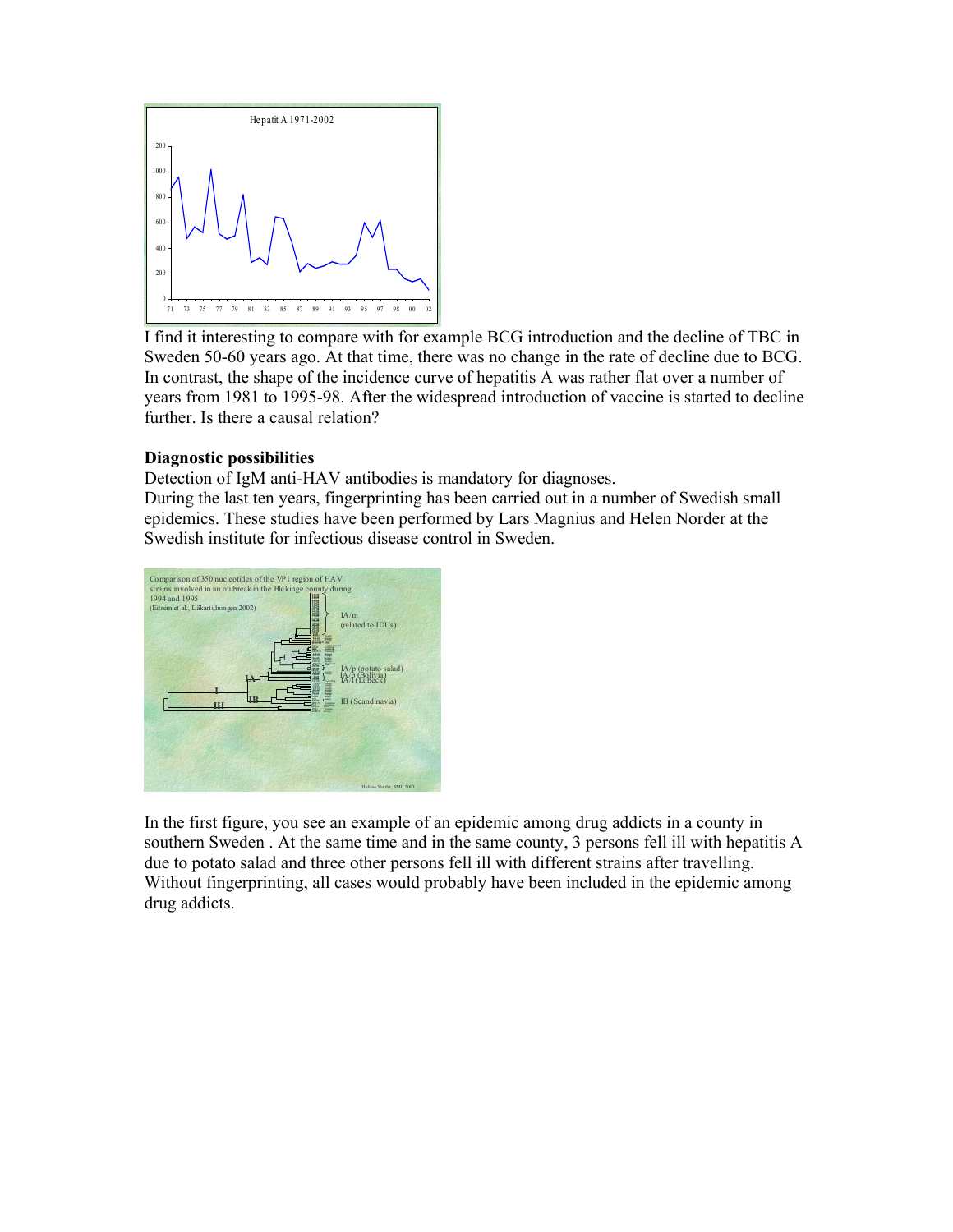

In the next figure, from another county, a micro-epidemic originating from two siblings is shown. The strain of the boy spread in the local school while the strain from the sister only revealed itself 4 months later in a family with no known contact with the siblings. In the latter family, grandparents had travelled to the Canaries which then was initially considered to be the source of infection.

### **Epidemiology over the last six years.**

Hepatitis A must be notified in Sweden and we believe that the majority of icteric patients are reported (good compliance also in this respect)



As you can see, 1995-1997 gave a rewarding harvest of cases. This was due to an epidemic of hepatitis A among drug addicts. These years are therefore not representative. Also in 1998, a number of drug addicts contributed with a small number.

| Year         | .997   | 998    | 1999    | 2000 | 2001   | 2002                          |
|--------------|--------|--------|---------|------|--------|-------------------------------|
| Abroad/total | 12/693 | 73/261 | 105/184 |      | 69/169 | $\sqrt{2}$<br>44 <sub>1</sub> |

Total number of patients with hepatitis A during the the last six years

|                    | 1997 | 1998 | 1999   | 2000  | 2001 | 2002 |
|--------------------|------|------|--------|-------|------|------|
| Infected in Sweden | 27%  | 57%  | 31%    | 51%   | 54%  | 36%  |
| Infected abroad    | 16%  | 28%  | 57%    | 38%   | 41%  | 59%  |
| No information     | 57%  | 5%   | $12\%$ | $1\%$ | 5%   | 5%   |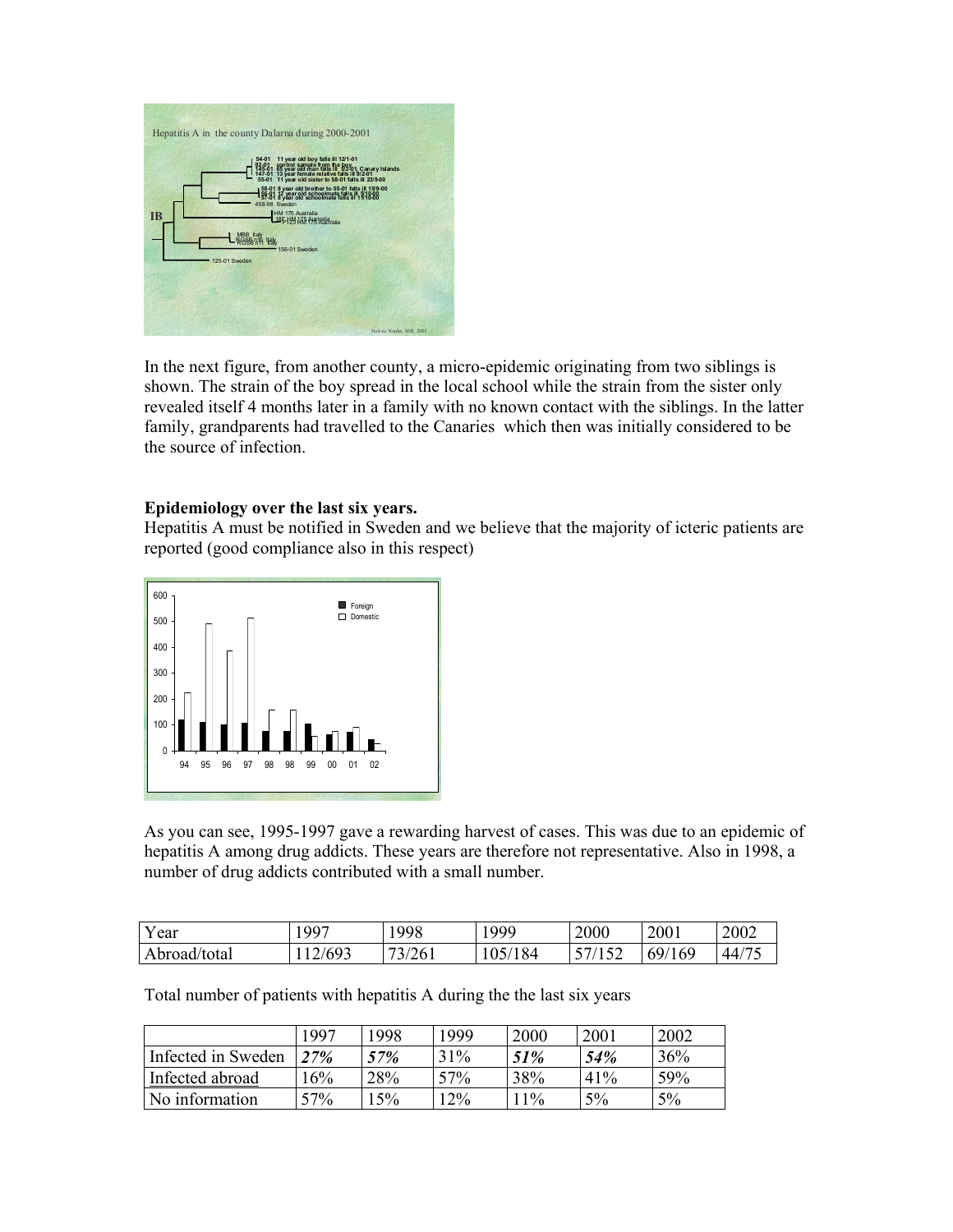This table shows the proportion of cases acquired abroad and in Sweden. There was a majority of cases acquired within Sweden during 4 of the last 6 years. Even if we disregard the years 1997 and to some extent 1998 (with the epidemic in drug addicts), there is still quite a lot of indigenous cases of hepatitis A. The explanation is most certainly not endemic foci in Sweden but micro-epidemics in families, nurseries etc. where a single patient with hepatitis acquired abroad transmits hepatitis A to persons in the immediate surrounding. They will then be registered as domestic cases.

All the same, the origin of domestic infection remains unknown in a substantial proportion of patients.

I sometimes use this disturbing fact as an argument to travellers who cannot make up their minds whether to take hepatitis A vaccine or not, and especially, whether to come back for a second dose already after 6-12 months even if they do not plan to travel at that time.

| 1997     | 1998            | 1999                    | 2000          | 2001           | 2002          |
|----------|-----------------|-------------------------|---------------|----------------|---------------|
| Turkey   |                 | Turkey 15 Turkey 20     | Former        | Spain 9        | Chile 7       |
| 12       |                 |                         | Yougoslavia 9 |                |               |
| Spain 10 | India 5         | Former                  | Turkey 4      | Syria 6        | Turkey 6      |
|          |                 | Yougoslavia 18          |               |                |               |
| Ethiopia | Morocco         | Syria 10                | Spain 3       | Tunisia        | Former        |
| 6        | 3               |                         |               | 5              | Yougoslavia 5 |
| Erithrea |                 | Libanon $3$ Libanon $7$ | Morocco 3     | Brazil 5       | Iraq 3        |
| 5        |                 |                         |               |                |               |
| USA 5    | Syria 3         | Macedonia 5             | Syria 3       | Pakistan       | Greece 3      |
|          |                 |                         |               | $\overline{4}$ |               |
| Libanon  | Russia 3        | Morocco 4               | Tunisia 2     | Dom.           | Somalia 2     |
| 4        |                 |                         |               | rep. $4$       |               |
| Russia 4 | UK <sub>3</sub> | Pakistan 4              | India 2       | Russia 4       | Brazil 2      |
| UK 4     | Spain 2         | Norway 3                | Bulgaria 2    | Turkey 4       | Tunisia 1     |

Where from?

# Which countries are missing?

The fact that countries from tropical Africa are entirely absent from the top list is surprising. (When looking at the total and most updated list of countries, which I did not find space for in the table, I admit that there is a single case of hepatitis A from Gambia in 2003. (The total list of countries over the period 1997-2003 also includes isolated cases both from Germany (5) France  $(6)$  and UK  $(9)$ .

I believe that the explanation for the non-existence of tropical African countries is once again good Swedish compliance to national recommendations. The long tradition of prevention against hepatitis A has a profound influence on travellers, at least to developing countries, towards protection against hepatitis A and we therefore see no cases from "developing countries"

# Which nationality?

It would be interesting to know the background of patients who fell ill with hepatitis A acquired in Turkey as well as in the other commonly listed countries. Were they visiting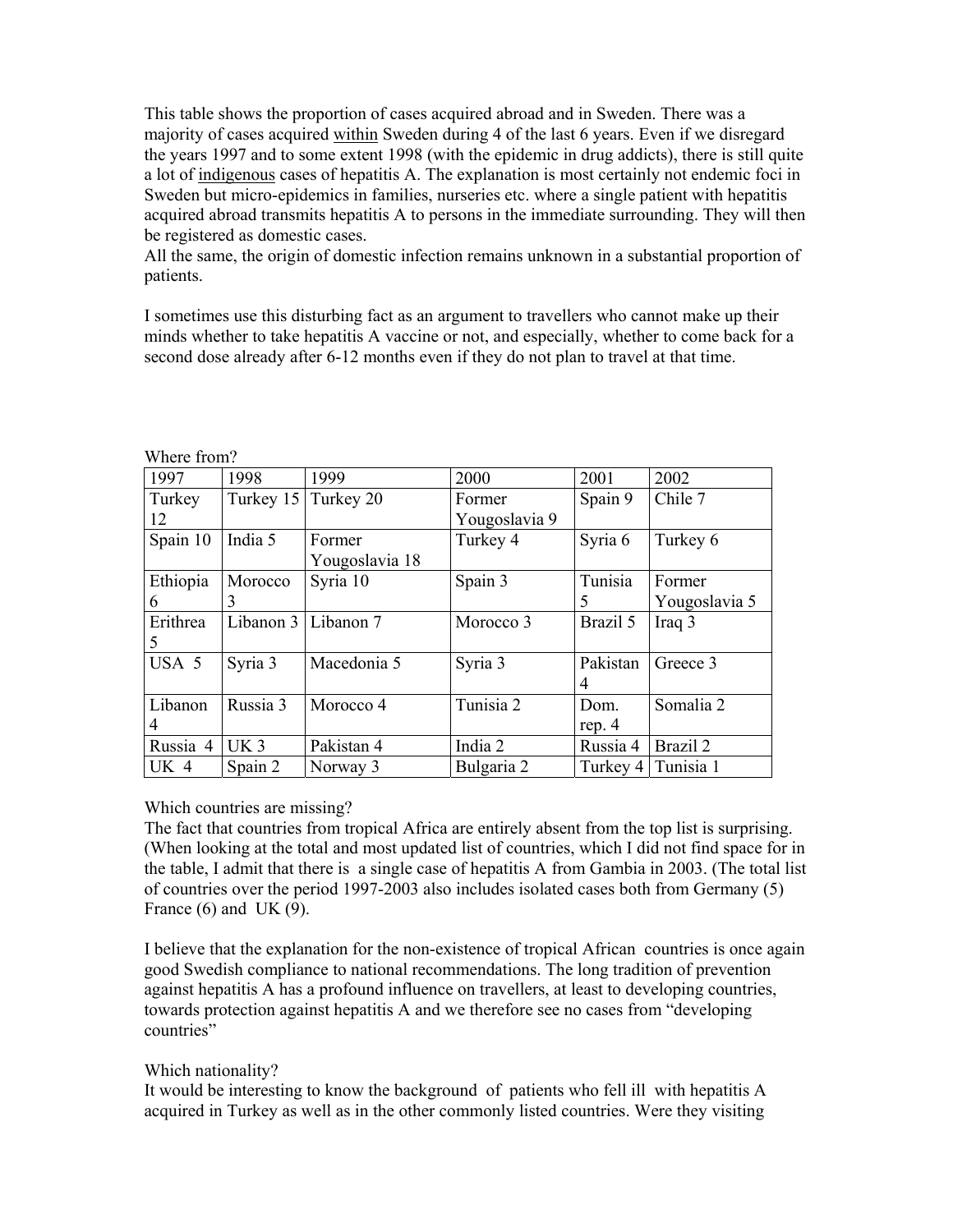friends or relatives (VFR) or Swedish tourists? I have tried to estimate this by asking for information on how many of these cases that had "non Swedish" names but this unscientific approach did not give me access to data.

Age distribution



In this figure you can see 2 age peaks both for domestic and foreign transmission. It is tempting to assume that non-immune children are infected when they go with their immune parents as VFRs. Thus, in this age group, foreign transmission exceeds domestic. In adults, the reverse is true.

There are several possible explanations for this difference – one of them is the input of drug addicts which has been classified as domestic transmission. A second is the immunity of parents to immigrant children visiting VFRs. They will not fall ill and therefore not add to the number of cases in the age group above 20.

A third and similar explanation is the transmission of hepatitis A from non-immune nonicteric children in nurseries etc to their non-immune Swedish parents who will then be icteric and diagnosed.

Distribution over a year



As shown in this figure, an increased number of cases are reported in August and September which is well in line both with the fact that Swedish tourists usually have their leave during summer time and that immigrants visiting their relatives and friends mostly go away during summer time.

Risk factors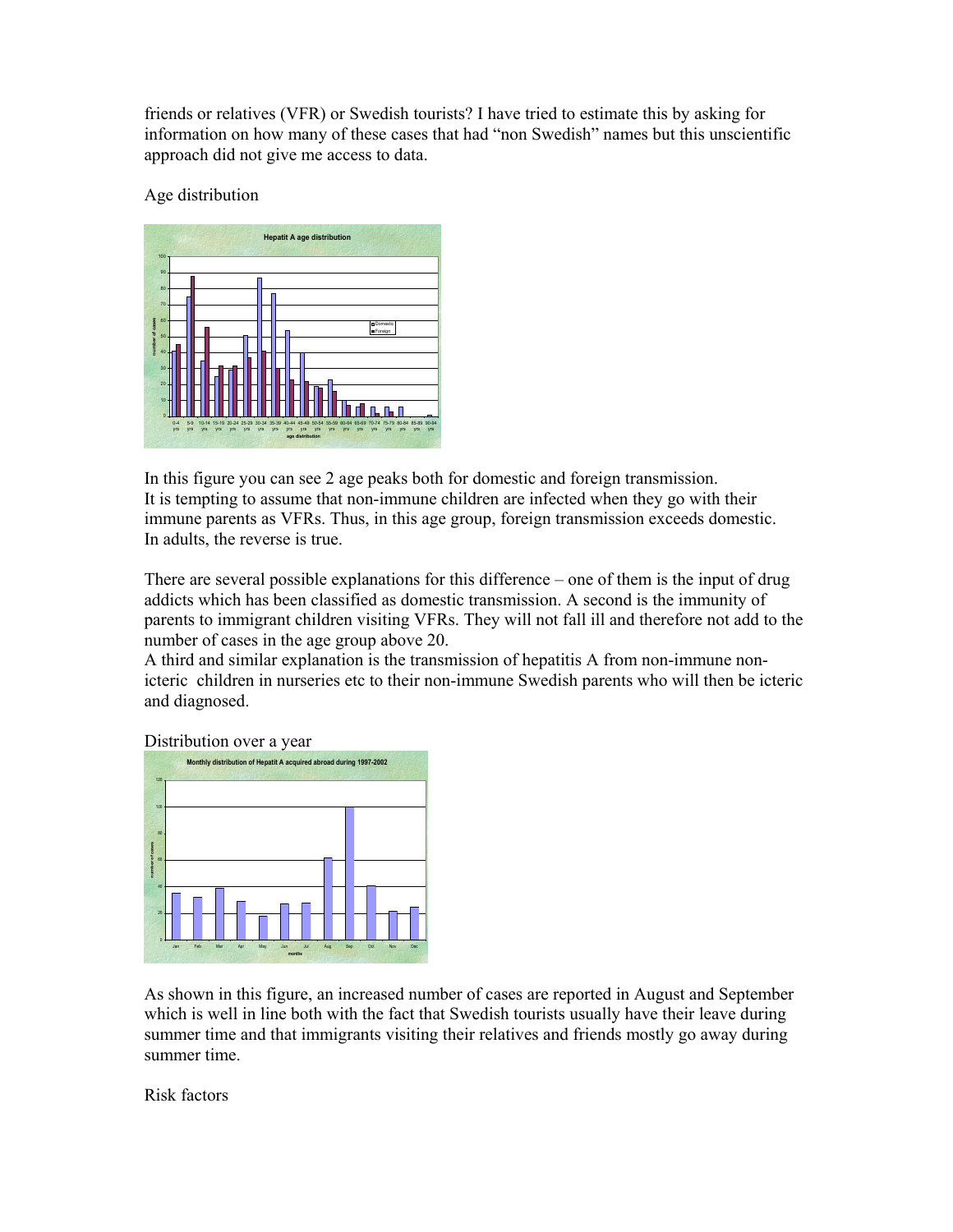

This figure illustrates the distribution of domestic cases in Sweden over a period of years. The marked epidemics of drug addicts dominate but unspecified cases are close behind. Cases with foreign nationalities are few- probably due to immunity.

Clinical presentations

When I looked into the medical records of a very small number of patients with hepatitis A who were admitted at hospitals in the county where I work, I noticed a striking difference in the way that the diagnoses were established. All patients with names indicating a foreign ancestry were diagnosed with serology obtained at the first visit or, at least, before other interventions.

The diagnostic procedures in patients with common Swedish names were not so straight forward. All such patients without history of drug addiction or other known risk factors were first admitted to surgical departments and examined with ultrasonography of liver and gall bladder in order to look for cholecystitis or choledocolithiasis. The median time between the first contact with medical services and blood samples for serology was 3 days.

I will shortly give an example of another drawback with delayed diagnosis:

A 40 year old male came back from a holiday in southern Europe with his mate. He was admitted to department of medicine with fever and nausea as well as prominent headache. Lumbar puncture and CT-scan negative. Returned home after improvement. Three days later he became icteric and was readmitted. Transaminases were high and hepatitis B suspected due to known risk factors. The patient continued to serve himself from the buffet and to share toilet facilities with the other patients. When the serology for Hep B turned out to be negative, hepatitis A was suspected and confirmed 9 days after admission. We now have to look for at least 40 other patients who were admitted during the same time and took food from the same buffet in order to give them post exposition prophylaxis.

#### Discussion

 Can the decreasing number of cases be explained by less travel? *Maybe in 2001 and 2002 but not otherwise. Swedish travel statistics show the opposite.* 

Can the decreasing number of cases be explained by increasing proportion of travellers protected against hepatitis A?

*Interesting hypothesis. The percentage of protected travellers from Sweden outside Europe is in the approximate range of 50% but a very high percentage of travellers to highly endemic areas must be protected today as we see very few cases originating from such countries.*